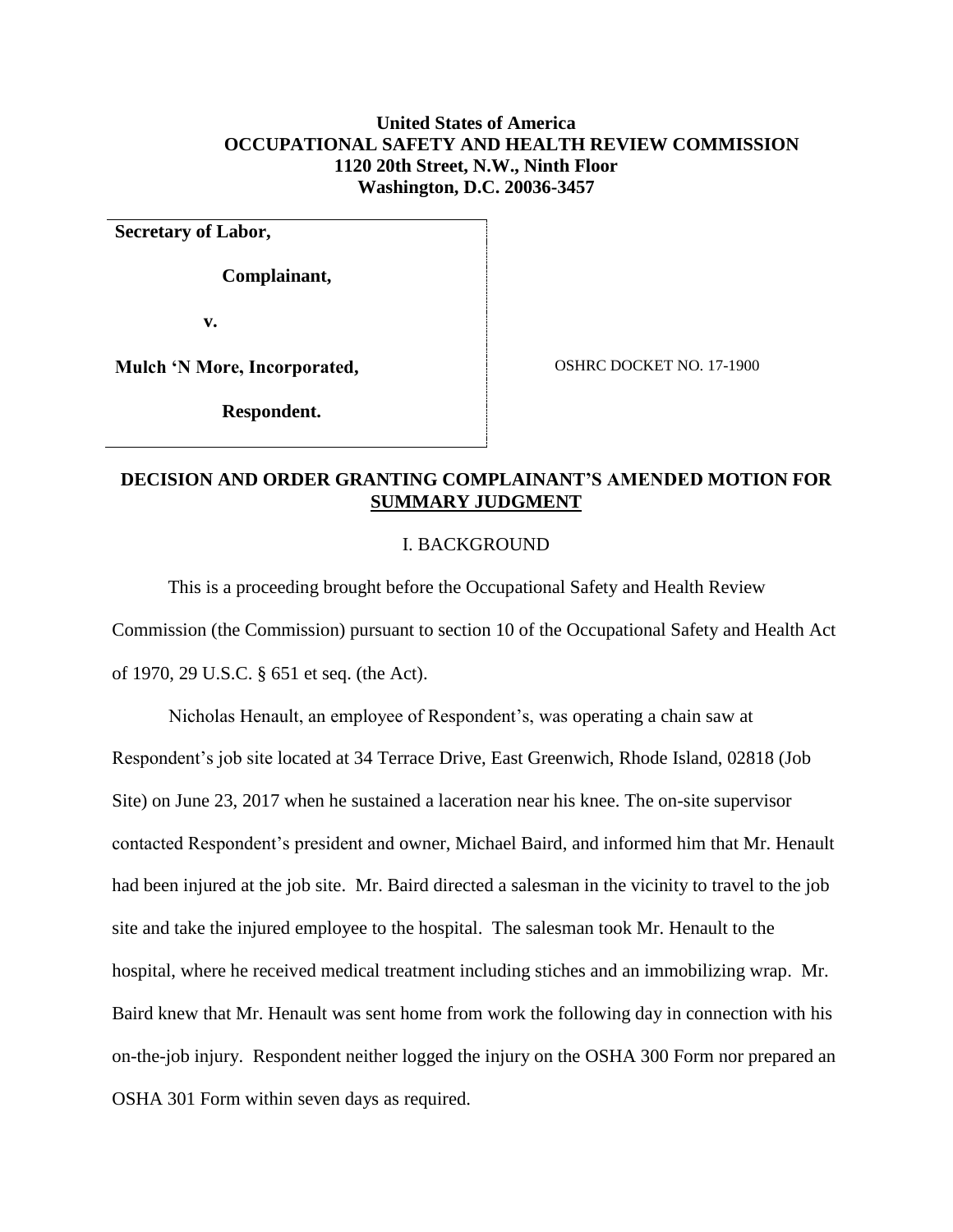After being notified of Mr. Henault's injury. the Occupational Safety and Health Administration (OSHA) conducted an investigation of the matter between July 12, 2017 and September 28, 2017. Following its investigation, OSHA issued a single-item Citation to Respondent alleging a Willful violation of 29 C.F.R. § 1904.29(b)(3), which requires that each recordable injury must be recorded on the OSHA 300 Form and 301 Incident Report within seven calendar days of receiving information that a recordable injury has occurred. According to OSHA, there was and is no legitimate excuse for Respondent's failure to timely log the June 23, 2017 chain saw injury within seven days as required. The OSHA proposed penalty is \$13,942.

Respondent filed a notice of contest.

On January 11, 2018, the Secretary filed his complaint. Respondent filed its answer on

February 22, 2018.

 $\overline{a}$ 

On September 10, 2018, Complainant filed his Motion for Summary Judgement.

On September 12, 2018, Complainant filed his Amended Motion for Summary

Judgement  $(ASJM)$ .<sup>1</sup> Complainant states that the ASJM was filed to correct two instances where the word "unemployment" was used instead of the term "worker's compensation" on pages 14

- Exhibit B (Respondent's 2016 OSHA Form 300 and Form 300A);
- Exhibit C (Respondent's 2017 OSHA Form 300 as provided at the opening conference);
- Exhibit D (excerpt from Mr. Henault's June 23, 2017 medical records); and Exhibit E (ED Provider Notes)
- Exhibit 2, the Secretary's Interrogatories and Document Requests to Respondent;
- Exhibit 3, Respondent's Answers to Interrogatories; and
- Exhibit 4, Respondent's Responses to Document Requests.

<sup>&</sup>lt;sup>1</sup> The Secretary submitted the following exhibits in support of his ASJM:

Exhibit 1, the declaration of Thomas Braile, the Compliance, Safety, and Health Officer (CHSO) who conducted the underlying Inspection, and the exhibits thereto, which include:

Exhibit A (Corporate Entity Summary);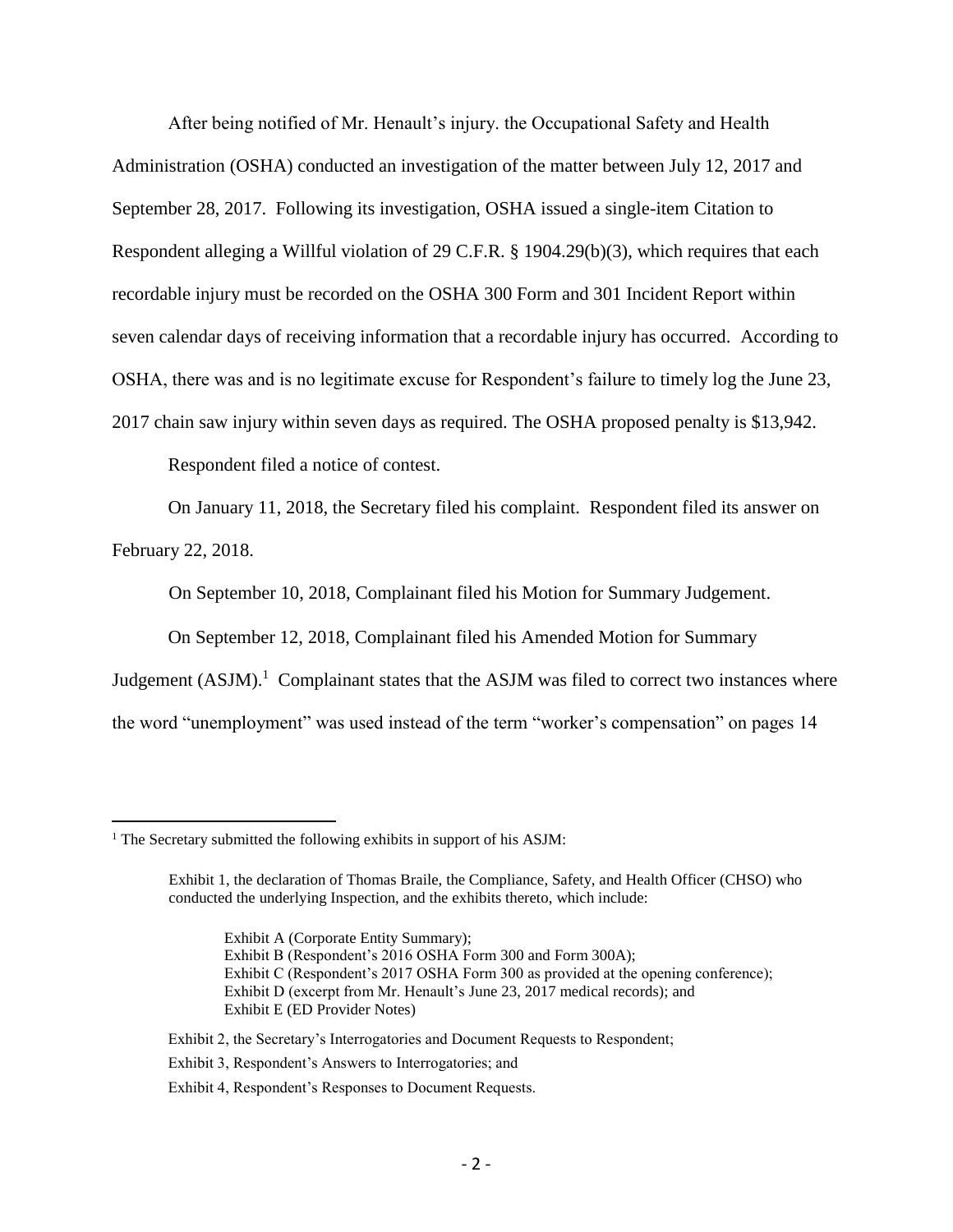and 19. No other changes were made. Complainant asks the Court to grant his summary judgment motion, affirm the cited item and uphold the proposed penalty.

Using the date the ASJM was served, Respondent's response was due to be filed with the Court by September 26, 2018. Respondent has not filed a response to the ASJM.

Discovery has been completed. A trial is scheduled to commence on October 3, 2018.

## **II. UNDISPUTED MATERIAL FACTS<sup>2</sup>**

1. At all relevant times in regard to the underlying Inspection and litigation of this matter (Relevant Times), Respondent has been a corporation organized under Rhode Island law. (Complaint & Answer,  $\P$  II; Exs 1,  $\P$  5, A).

2. At all Relevant Times, Respondent maintained an office and place of business at 17A Reservoir Road, Rhode Island. (Complaint & Answer, ¶ II; Exs. 1, ¶ 5, A).

3. At all Relevant Times, Michael Baird was the president and owner of Respondent. (Exs. 1, ¶¶5-6, A, B).

4. At all Relevant Times, Respondent's business included the provision of landscaping services, which sometimes included tree-trimming. (Complaint & Answer,  $\P$  2; Exs.  $1, \P 5, A$ ).

5. Respondent's employees sometimes used chain saws when trimming trees. (Ex.

 $1, \P 7$ .

 $\overline{a}$ 

6. As of June 23, 2017, Nicholas Henault was an employee of Respondent's. (Ex. 1*,*  $\P(4)$ .

<sup>2</sup> Respondent has failed to properly address Complainant's assertion of facts contained within his ASJM as required by Rule 56(c), Fed. R. Civ. P. Consequently, the Court may, and does here now, consider the facts asserted in the Secretary's ASJM to be undisputed for the purposes of the ASJM.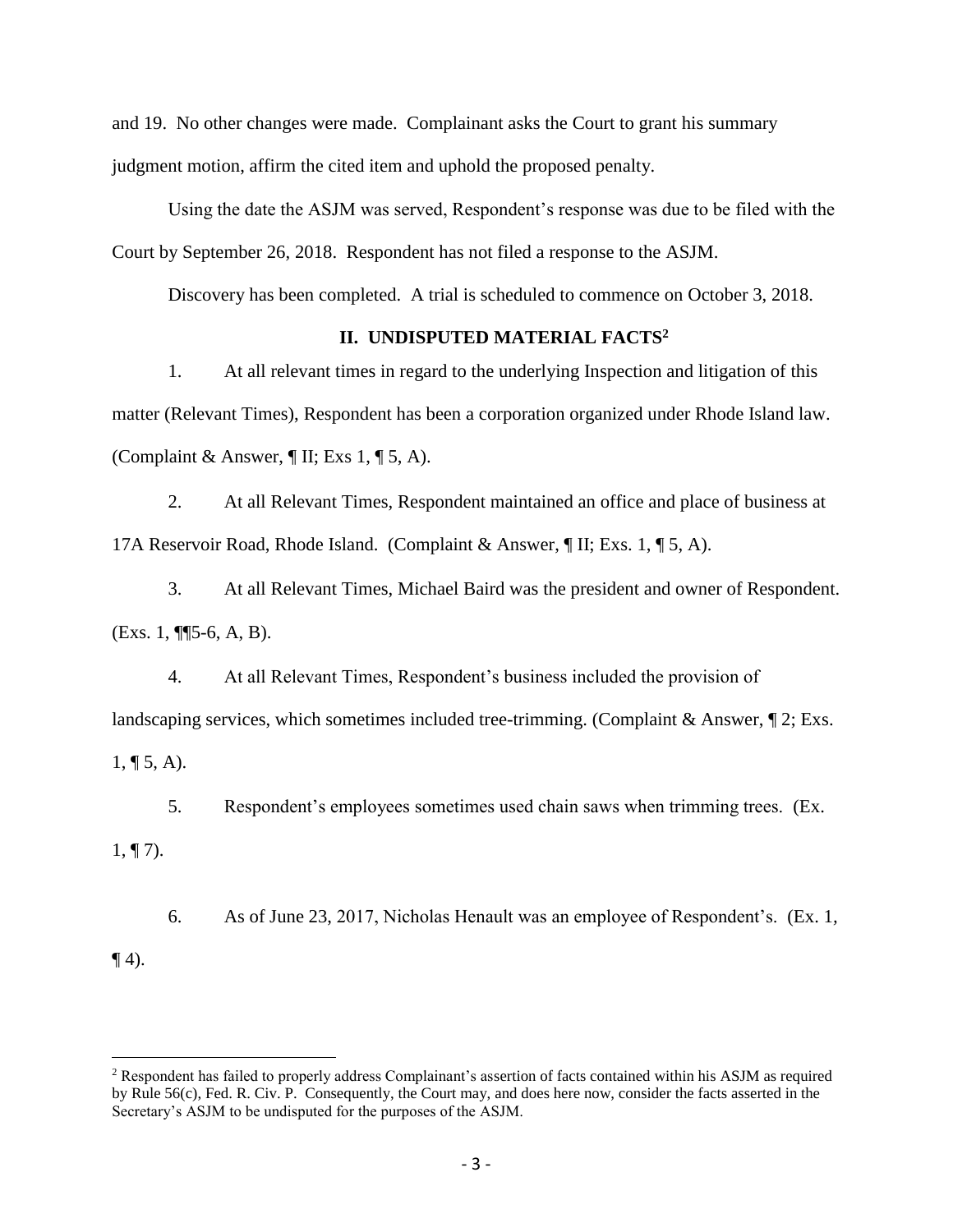7. Mr. Baird saw Mr. Henault on the morning of June 23, 2017 and did not observe Mr. Henault to be injured at that time. (Ex. 1, ¶ 12(a)(i)).

8. Later in the day on June 23, 2017, Stephen Lichtenberg, a supervisor for Respondent, traveled with Mr. Henault to Respondent's job site. (Ex. 1, ¶ 7). Mr. Lichtenberg did not observe Mr. Henault to be injured at that time. (*Id).*

9. Mr. Lichtenberg observed Mr. Henault operating a chain saw at the Job Site on June 23, 2017. (*Id).*

10. Mr. Henault sustained an injury (specifically, a laceration in the vicinity of his knee) while he was operating a chain saw at the Job Site on June 23, 2017 (the "Injury"). (Ex. 1, ¶¶ 7-8).

11. Soon after the Injury occurred, Mr. Lichtenberg became aware of it and notified Mr. Baird that Mr. Henault had been hurt at the Job Site. (Ex. 1,  $\P$  6(b), 7, 12(a)(ii)).

12. Shortly after being notified of the Injury on June 23, 2017, Mr. Baird asked Kevin Richotte, a salesman in the vicinity, to go to the Job Site and take Mr. Henault to the hospital. (Ex. 1,  $\P$  $(6(b)-(c), 7, 12(a)(iii))$ .

13. As directed, Mr. Richotte went to the Job Site on June 23, 2017. (Ex. 1,  $\P$  6(b)-(c),

7). By the time he arrived there, a rag or t-shirt had been wrapped around Mr. Henault's wound. (Ex. 1, ¶ 6(c)). Mr. Richotte took Mr. Henault from the Job Site to Kent County Hospital. (*Id).*

14. The medical treatment that Mr. Henault received on June 23, 2017 included stitches, an immobilizing wrap, and instructions to rest. (*Id.,* ¶ 8).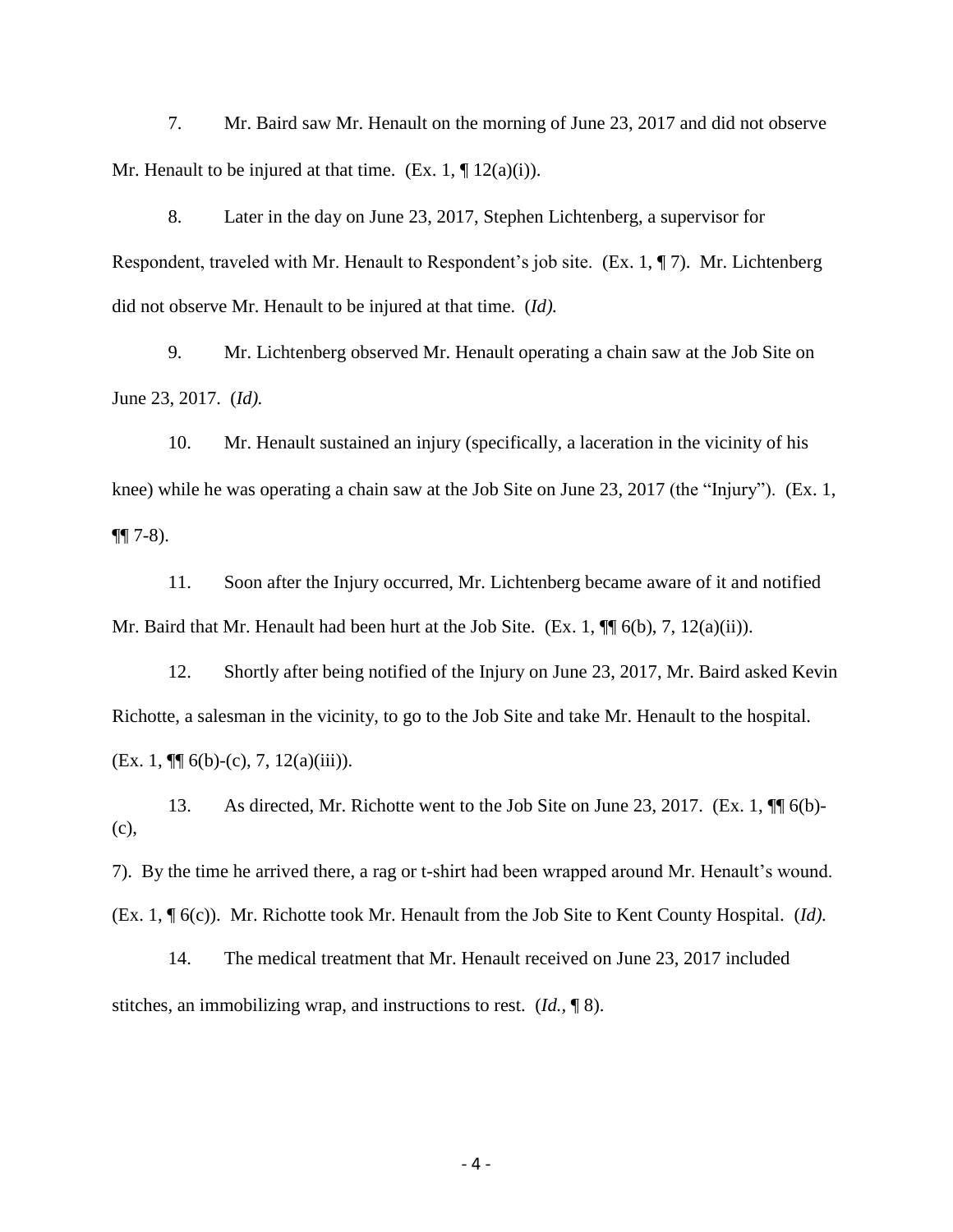15. Although Mr. Henault sought to return to work the next day (June 24, 2017), Respondent sent him home for medical reasons in connection with the Injury from the day before. (*Id,* ¶ 10).

16. Mr. Baird knew on June 24, 2017 that Mr. Henault had been sent home from work that day for medical reasons in connection with the Injury he had suffered the previous day. (*Id).*

17. Mr. Baird stated that Mr. Henault was sent home on June 24, 2017 because he could not do much, or words to that effect. (*Id).*

18. After being notified of the above Injury, the Providence Area OSHA Office assigned Compliance, Safety, and Health Officer Thomas Braille (the CSHO) to conduct an inspection. (*Id.,* ¶¶ 3-4).

19. As part of the Inspection, the CHSO conducted an opening conference with Respondent on July 12, 2017, at which Mr. Baird, Trish McGowen (the office manager), and Albert Medici, Esq. (counsel for Respondent) were present. (*Id,* ¶ 6).

a. Among other things, Mr. Baird admitted during the opening conference that an on-site foreman at the Job Site on June 23, 2017, Stephen Lichtenberg, had informed him that same day that an employee had been hurt while operating a chain saw at the Job Site. Mr. Baird further admitted that he directed Kevin Richotte, a salesman who happened to be working in the vicinity, to go to the Job Site and take the injured employee to the hospital for treatment.  $(Id, \P 6(b)).$ 

b. During the opening conference, the CSHO requested Respondent's 2016 OSHA 300 and 300A Forms (sometimes referred to as the OSHA logs), as well as the 2017 OSHA 300 Form. (*Id.,* ¶ 6(d)). Respondent provided copies as requested. (*Id.*; Exs. B, C).

- 5 -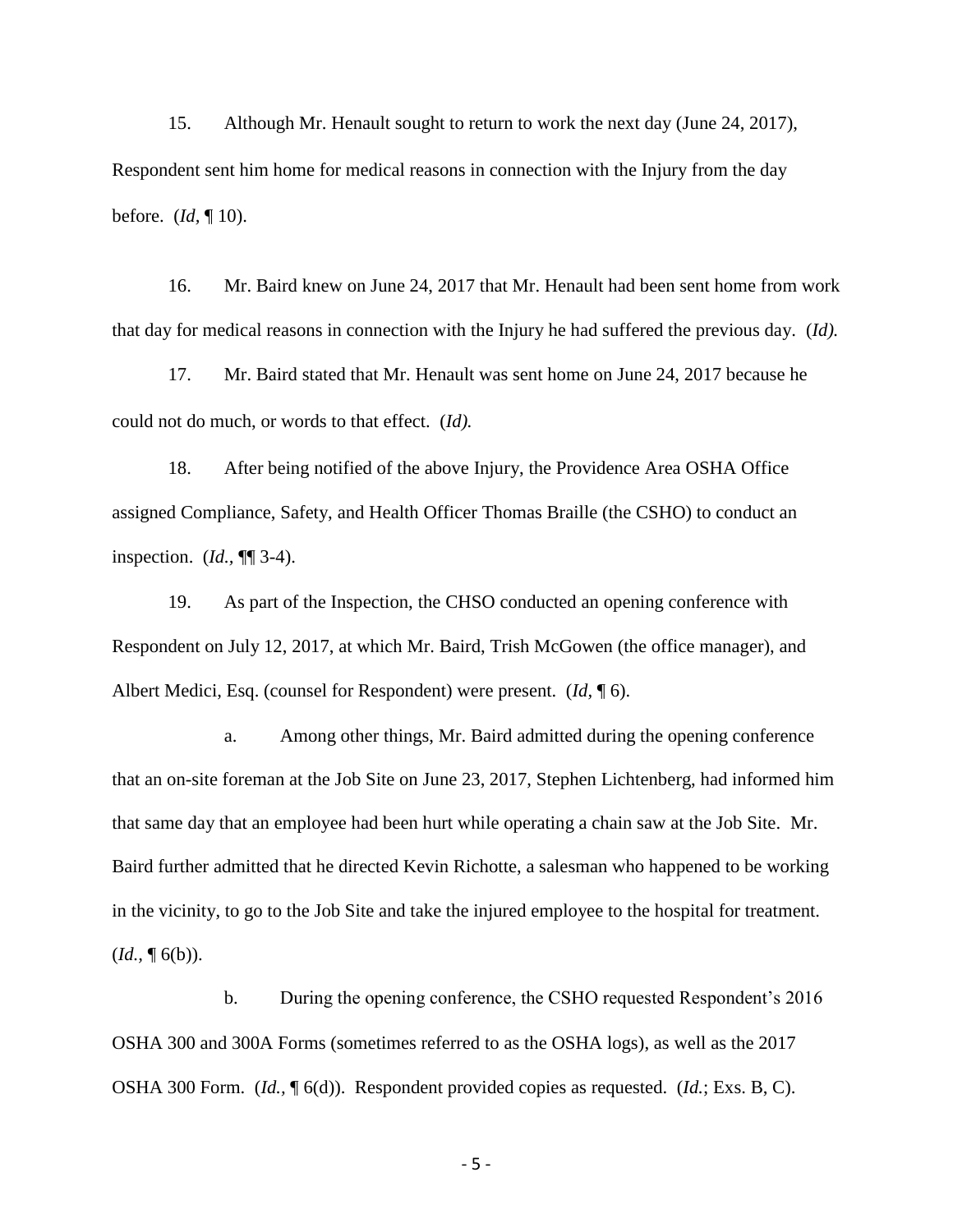c. Respondent's 2016 OSHA Form 300 included the following instructions

to Respondent:

You must record information about every . . . work-related injury . . . that involves loss of consciousness, restricted work activity or job transfer, days away from work, or medical treatment beyond first aid. . . . You must complete an Injury and Illness Report (OSHA Form 301) or equivalent form for each injury . . . recorded on this form. If you're not sure whether a case is recordable, call your local OSHA office for help.

(Ex. B).

d. Respondent's 2016 OSHA Form 300 listed eight work-related injuries incurred by its employees during 2016, including a strike to a knee by wood coming off a splitter, a contusion to a knee when a log rolled, a twisted knee incurred while loading a dumpster, a leg strained while pulling down a truck hatch, a leg strained while pushing a tree stump, and a hand laceration. (Ex. B). According to the 2016 OSHA Form 300, each such injury resulted in only a single day of work being missed. (*Id).*

e. Mr. Baird signed Respondent's 2016 Form 300A in January 2017, thereby certifying that he had reviewed Respondent's 2016 OSHA Form 300, and that each entry was "true, accurate, and complete." (Ex. B).

f. The 2017 OSHA Form 300 that Respondent provided to the CHSO on July 12, 2017 during the opening conference did not list Mr. Henault's June 23, 2017 Injury, nor did Respondent list any work-related injury as having occurred on or near that date. (Ex. C). The only work-related injury that Respondent had recorded on the 2017 OSHA 300 Form was dated June 6, 2017 and concerned an entirely different employee who fractured a finger. (*Id).*

g. At one point during the opening conference, the CHSO asked if the June 23, 2017 Injury at the Job Site had been logged on Respondent's OSHA 300 log, if Respondent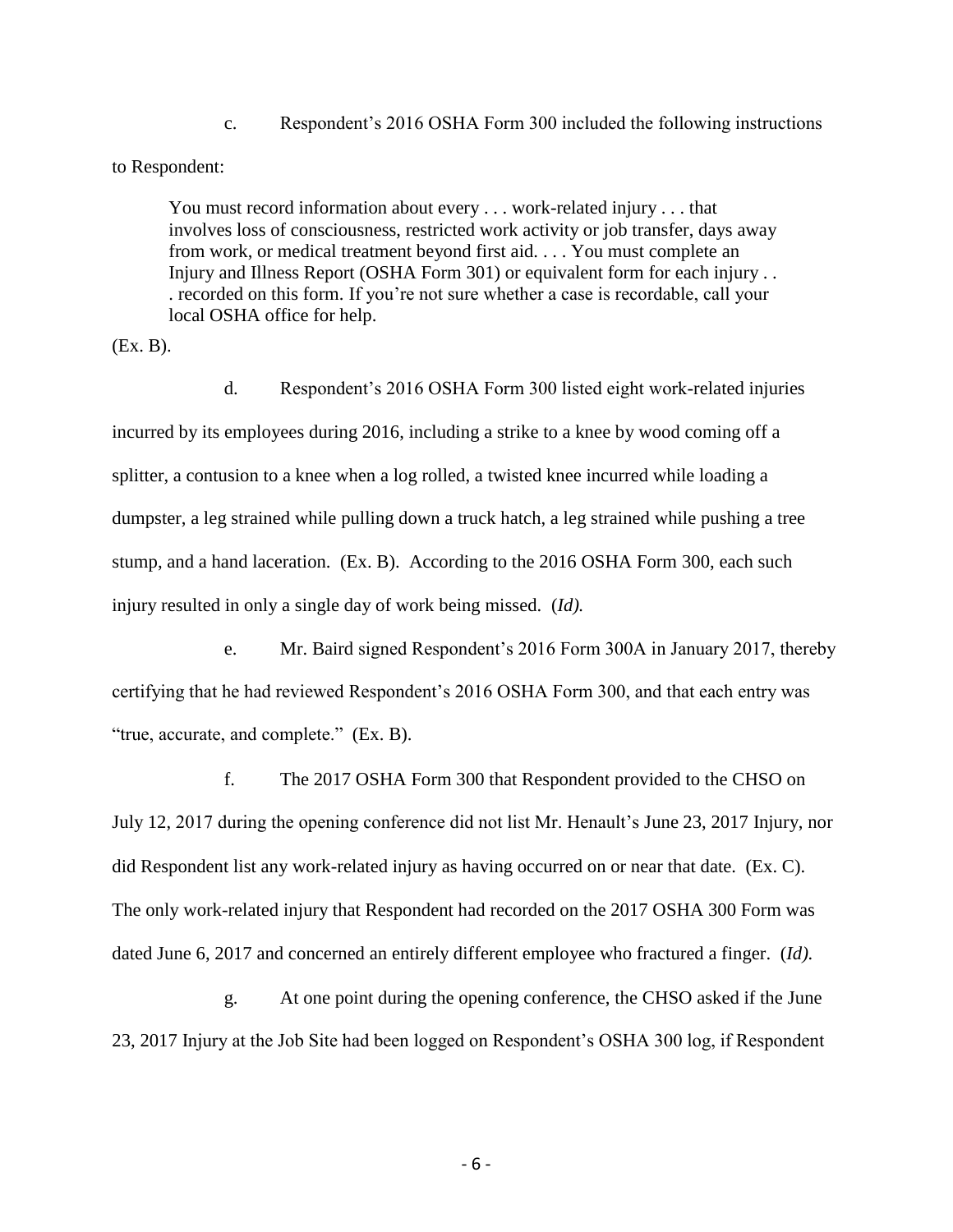had prepared an OSHA 301, and if Respondent had submitted a first report of injury to the State of Rhode Island. (Ex. 1,  $\P$  6(e)).

 h. Ms. McGowen stated that it was part of her usual duties to complete such tasks and that, if she is told an injury is work-related, she usually logs it right away. (*Id.,* ¶  $6(e)(i)$ . She further stated that she did not log the June 23, 2017 Injury at the Job Site because she was never told by Respondent that it was work-related. (*Id).*

20. The CHSO conducted a closing conference with Mr. Baird by telephone on September 28, 2017. (*Id.,* ¶ 12). During this conference, Mr. Baird made several statements including the following, he stated that: (1) he saw Mr. Henault on the morning of June 23, 2017, and Mr. Henault did not appear injured at that time; (2) his foreman called him later in the day from the Job Site to report that Mr. Henault had injured himself with a chain saw; (3) he sent Mr. Richotte to the Job Site to help Mr. Henault; (4) because Mr. Henault had told the hospital the June 23, 2017 Injury occurred at home, he (Mr. Baird) told Ms. McGowen that she did not have to report anything, to include on Respondent's OSHA 300 Log; and (5) the Injury was no longer his "problem," or words to that effect.  $(Ex. 1, \P\P 12(a))$ . He also stated: "Who cares about reporting it; this guy did this to himself and he wasn't wearing chaps. I have five different agencies in my office every week investigating something; I can't keep track of what everyone wants, and I don't do the reporting. Look, I'm 50 years old and I'm done paying fines," or words to that effect.  $(Ex. 1, \P 12(a)(6))$ .

21. Mr. Baird ended the closing conference by hanging up on the CHSO. (*Id.,*   $\P$  12(c)).

22. Respondent was cited by OSHA on previous occasions, including the following:

- 7 -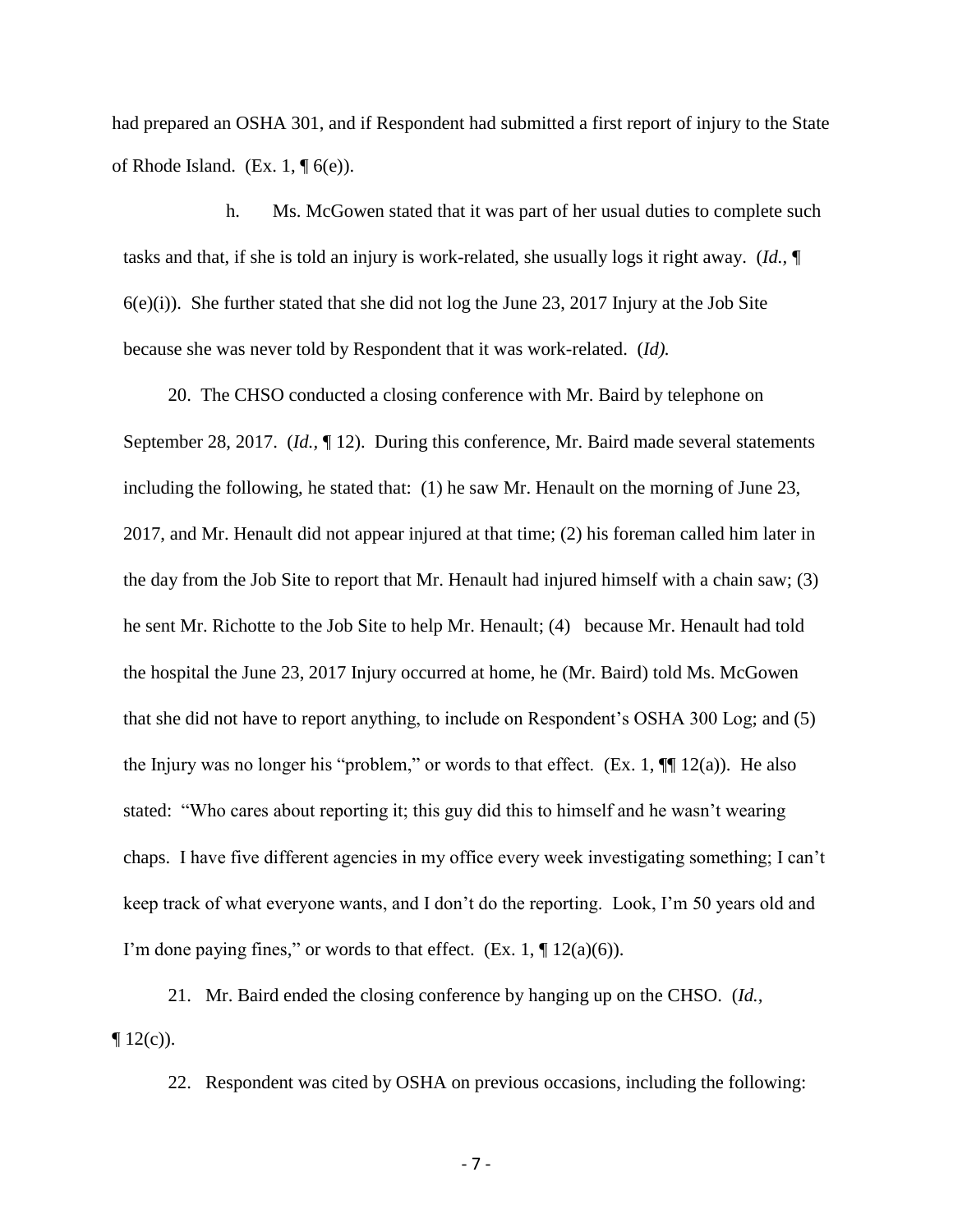- 8/23/2016 (OTS, 1910.95(c)(1) & (g)(1)) for not protecting employees from noise exposures;
- $5/4/2016$  (Willful,  $5(a)(1)$ ) for exposing employees to struck-by hazards while cutting down trees;
- $4/26/2016$  (OTS, Serious, Repeat, 1910.37(a)(2), 1910.253(b)(2)(iv), 1910.253(b)(4)(iii), 1910.212(a)(1) & 1910.133(a)(1)) for exposing employees to a large unguarded saw, failing to provide the necessary PPE and for improper storage of compressed gas cylinders; and
- 12/3/2013 (Serious & OTS, 1910.67(c)(2)(V), 1910.67(c)(3), 1910.133(a)(1), 1910.332(b)(1), 1910.335(a)(1)(I), & 1904.29(b)(1)) for exposing employees to fall hazards, electrical hazards, failure to provide the necessary PPE and fall protection training, and failure to enter all data on the company OSHA Log.

(Ex. 1, ¶ 13).

23. On October 12, 2017, OSHA issued Respondent Citation 1, Item 1 alleging a Willful

violation as follows:

Citation 1 Item 1 Type of Violation: Willful

29 CFR 1904.29(b)(3): Each recordable injury or illness was not recorded on the OSHA 300 Log and 301 Incident Report within seven calendar days of receiving information that a recordable injury or illness has occurred:

(a) Worksite - 34 Terrace Drive, East Greenwich RI, 02818

On or about 6/23/2017, the employer was notified of a work related injury to one of his employees, which resulted in medical treatment beyond first aid, and did not record the incident on the company OSHA 300 Log and OSHA 301 Incident Report within seven days.

(Ex. 1, ¶14).

24. OSHA proposed a penalty of \$13,942 regarding Citation 1, Item 1, which was

calculated pursuant to the Field Operations Manual as follows:

- a. Gravity based penalty: \$18,107
- b. Multiplier: 1
- c. Size reduction based on Respondent having between 26 and 100 employees: 30%
- d. History increase based on past citations: 10%
- e. Good faith: 0 %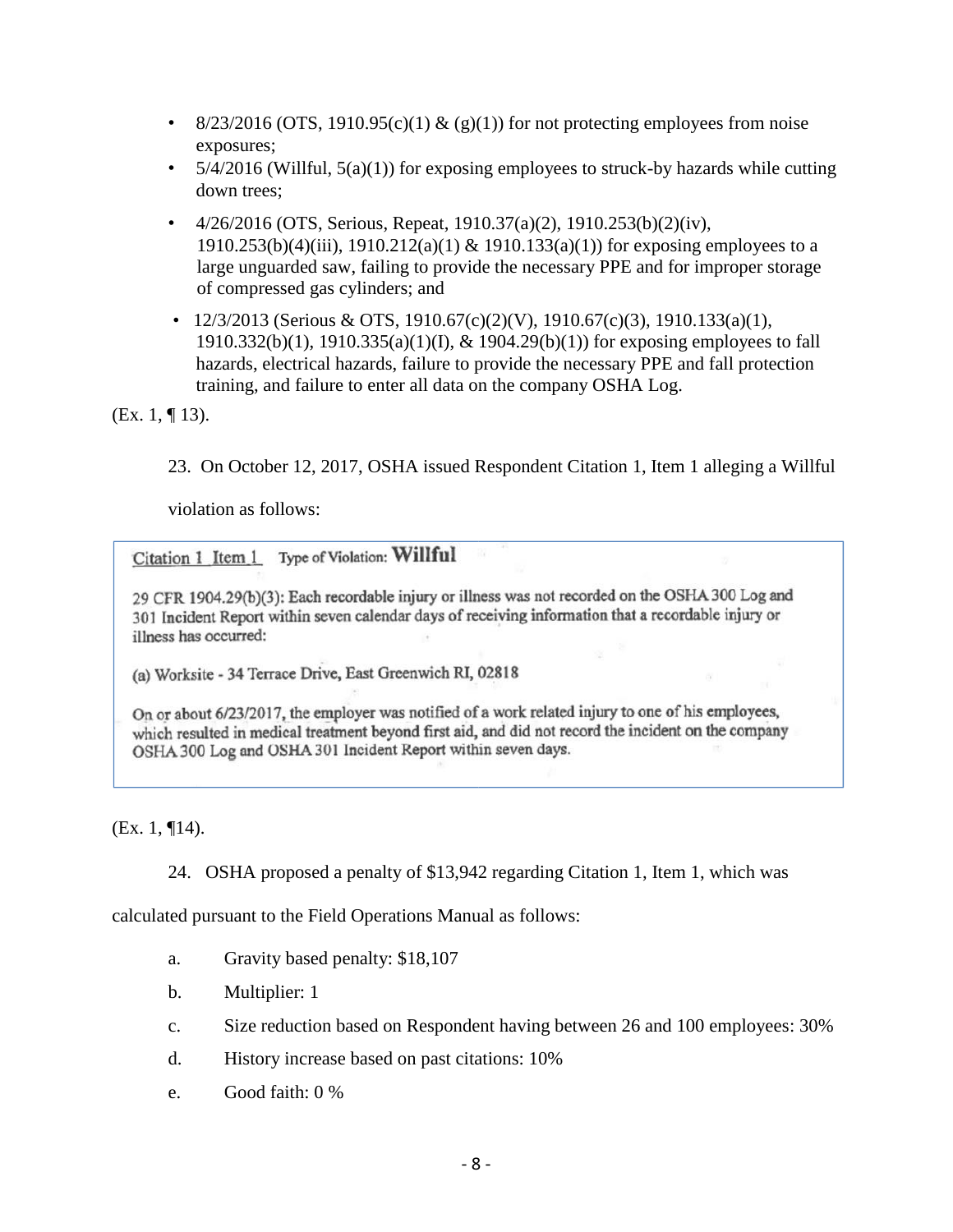f. Quick Fix: 0 %

(Ex. 1, ¶ 15).

25. The Court finds that the cited standard applies to the June 23, 2017 injury sustained by Mr. Henault and Respondent, including the president and owner specifically, knew that Mr. Henault's work-related injury had to be recorded on the applicable OSHA forms; but willfully failed to comply.

26. The Court further finds that Respondent violated 29 C.F.R. § 1904.29(b)(3) and such Violation was committed voluntarily by Respondent with intentional disregard and demonstrated plain indifference to the Act.

27. The Court further finds that that the proposed fine for the cited violation is appropriate considering the assessment factors, including good faith or lack thereof as here, size, history, and gravity.

28. The Court further finds that there is no genuine dispute of any material fact and that Respondent has no affirmative defenses to the cited standard.

#### III. DISCUSSION

Motions for summary judgment before the Commission are covered by Fed. R. Civ. P. 56. 29 C.F.R. § 2200.61. Summary judgment is granted only where there is no dispute as to material fact and the movant is entitled to judgment as a matter of law. [Fed. R. Civ. P. 56\(c\);](http://www.westlaw.com/Find/Default.wl?rs=dfa1.0&vr=2.0&DB=1004365&DocName=USFRCPR56&FindType=L) *see also N&N Contractors, Inc.*, 18 BNA OSHC 2121, 2128 (No. 96-0606, 2000), *aff'd*, 255 F.3d 122 (4th Cir. 2001), *[Trico Technologies Corp.](http://www.westlaw.com/Find/Default.wl?rs=dfa1.0&vr=2.0&DB=0003227&FindType=Y&SerialNum=1996594426)*[, 17 BNA OSHC 1497, 1500-01 \(](http://www.westlaw.com/Find/Default.wl?rs=dfa1.0&vr=2.0&DB=0003227&FindType=Y&SerialNum=1996594426)No. 91-0110, 1996), *[Van Buren-Madawaska Corp.](http://www.westlaw.com/Find/Default.wl?rs=dfa1.0&vr=2.0&DB=0003227&FindType=Y&SerialNum=1989379205)*[, 13 BNA OSHC 2157, 2159 n.2 \(](http://www.westlaw.com/Find/Default.wl?rs=dfa1.0&vr=2.0&DB=0003227&FindType=Y&SerialNum=1989379205)No. 87-214, 1989) (Consol.).

The initial burden is on the party seeking summary judgment to point to evidence that demonstrates the absence of a genuine issue of material fact. *See Warrior Tombigbee Transp.*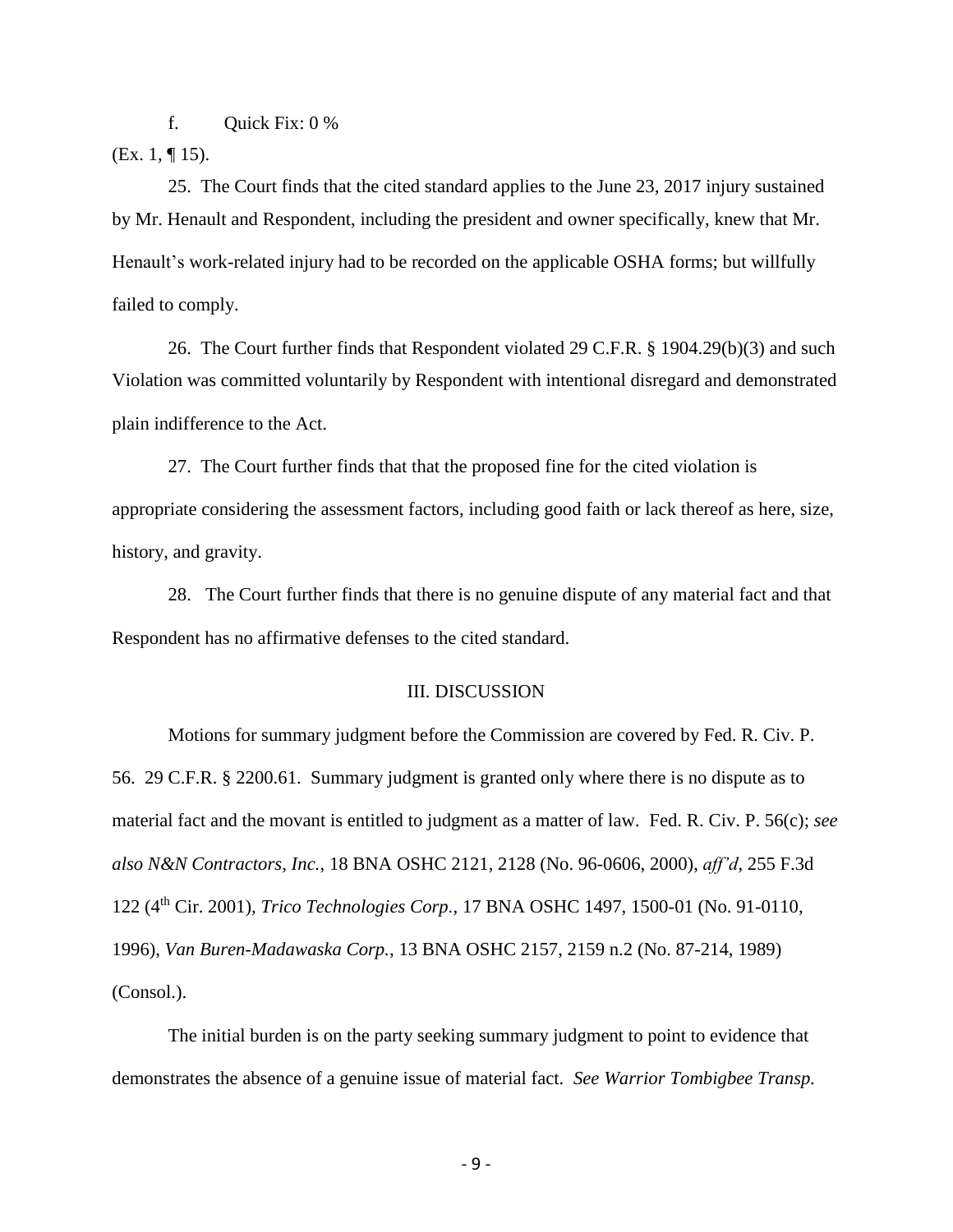*Co., Inc. v. M/V Nan Fung, 695 F.2d 1294, 1296 (11<sup>th</sup> Cir. 1983) ("The party seeking summary* judgment bears the exacting burden of demonstrating that there is no dispute as to any material fact in the case."). When determining whether there is a genuine factual dispute, courts resolve all ambiguities and draw all reasonable inferences in favor of the non-moving party. "[C]ourts should view the evidence and all factual inferences therefrom in the light most favorable to the party opposing the motion. (citation omitted) All reasonable doubts about the facts should be resolved in favor of the non-movant. (citation omitted) A trial court must not decide any factual issues it finds in the records; if factual issues are present, the court must deny the motion and proceed to trial." *Id.*

The moving party carries its burden of proof by the submission of depositions, affidavits, interrogatory answers, admissions, or other exhibits in the record. If the moving party carries its burden, the opposing party must come forward with specific evidence demonstrating the existence of a genuine dispute of material fact. *Brown v. Eli Lily & Co.*, 654 F.3d 347, 358 (2d Cir. 2011), *Bacchus Ind., Inc. v. Arvin Ind., Inc.*, 939 F.2d 887, 891 (10<sup>th</sup> Cir. 1991).

Respondent has failed to properly address Complainant's assertion of facts contained within his ASJM as required by Rule  $56(c)$ , Fed. R. Civ. P.<sup>3</sup> As stated earlier, the Court may, and does here now, consider the facts asserted in the Secretary's ASJM to be undisputed for the purposes of the ASJM. 4

 $\overline{a}$ 

<sup>&</sup>lt;sup>3</sup> *See* Fed. R. Civ. P., 56(e) Failing to Properly Support or Address Fact.

If a party fails to properly support an assertion of fact or fails to properly address another party's assertion of fact as required by Rule  $56(c)$ , the court may:

<sup>… 2)</sup> consider the fact undisputed for purposes of the motion;

<sup>3)</sup> grant summary judgment if the motion and supporting materials – including the facts considered undisputed – show that the movant is entitled to it;  $\dots$ 

<sup>4</sup> *See Nat'l Forge Co.*, No. 77-4067, 1978 WL 6599 (O.S.H.R.C.A.L.J., March 16, 1978) (Summary Judgment appropriate where Complainant filed no response to the Motion for Summary Judgment).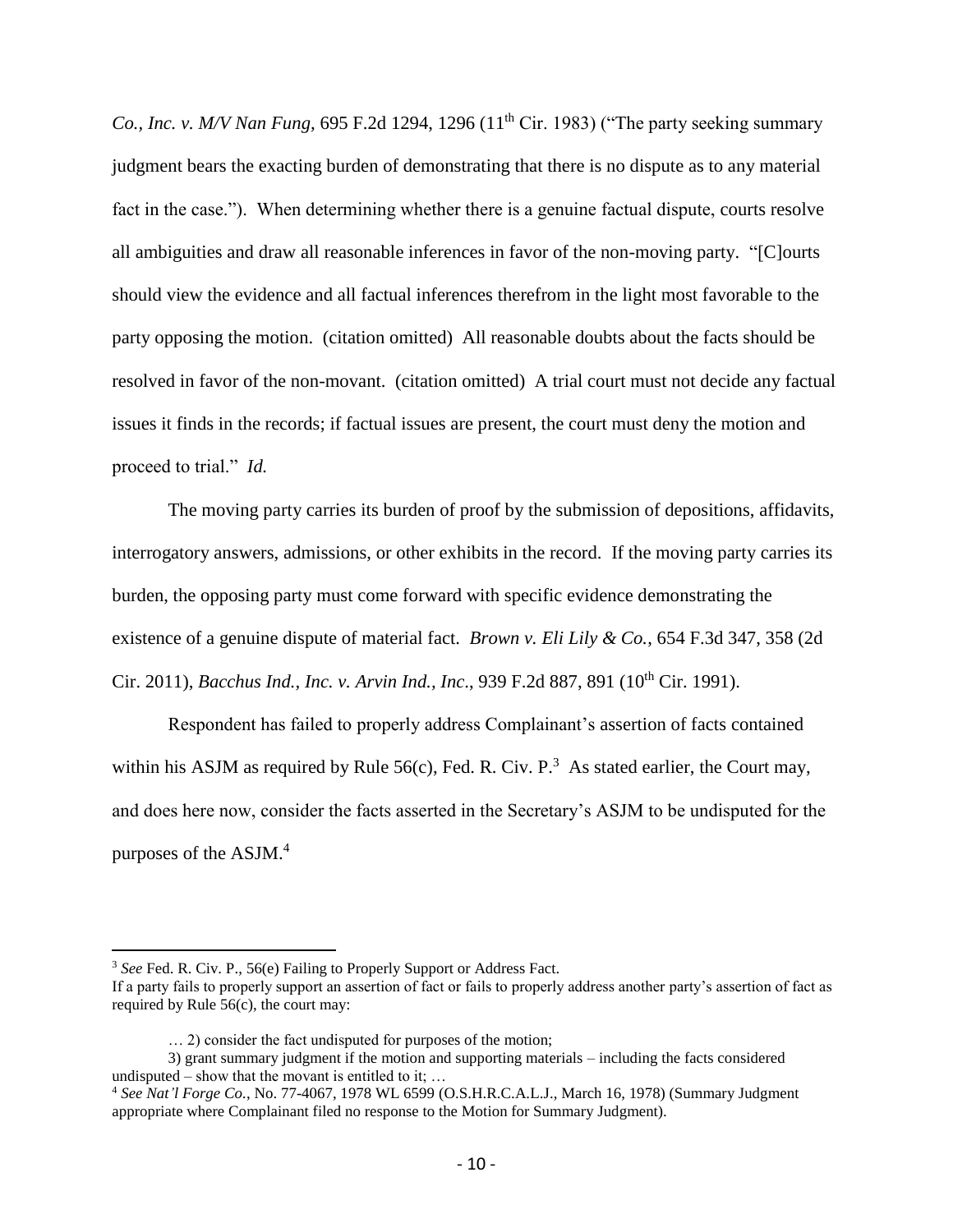The Court may deem the contest of a cited violation abandoned when a party moves for summary judgment and the opposing party fails to address the assertions and argument of the moving party. *See Ferraresso v. Town of Granby*, 646 F. Supp 2d 296, 305 (D. Conn., 2009).

Based on the evidence before it, the Court finds that it cannot reasonably find in favor of the Respondent on the issues of whether the cited standard was violated or regarding the proposed penalty. Respondent has abandoned whatever disputes or defenses it had to the citation. Accordingly, the Court finds Complainant is entitled to summary motion as to Citation 1, Item 1.

The Court is satisfied that Complainant has shown the absence of any genuine issues of material fact, a requirement of prevailing in a motion for summary judgment. *See Aman v. Cort Furniture Rental Corp.*, 85 F.3d 1074, 1080 (3d Cir. 1996).

#### IV. CONCLUSION

The Court finds Complainant is entitled to summary motion as to Citation 1, Item 1.

#### V. ORDER

WHEREFORE IT IS ORDERED THAT Complainant's Amended Motion for Summary Judgment is GRANTED;

IT IS FURTHER ORDERED THAT Citation 1, Item 1, is affirmed as a Willful violation of 29 C.F.R. § 1904.29(b)(3), with a penalty of \$13,942 assessed by the Court; and

IT IS FURTHER ORDERED THAT the hearing scheduled to commence on October 3, 2018 is CANCELLED.